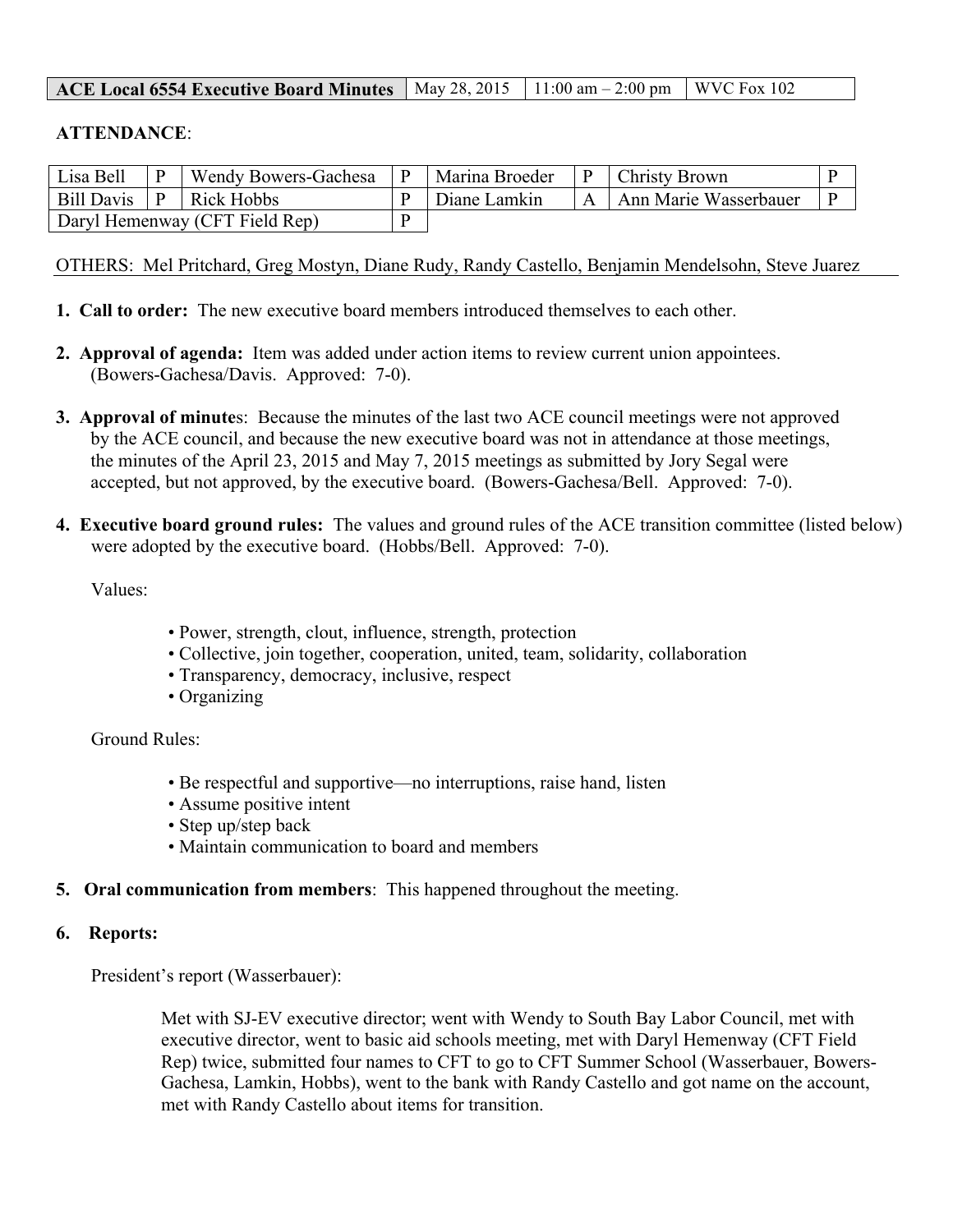## **2** ACE EXECUTIVE BOARD MINUTES 5/28/15

PAC/COPE report (Bowers-Gachesa):

- SBLC is talking about 2016 elections:
	- Gray, Heimlich, and Watanabe are running
	- Talked of how to potentially recruit and run candidates
	- ACE 6554 has final say on those endorsements
- Currently, there is \$1500 in the PAC fund
- Comments from faculty:
	- Ensure there is some sort of metric to measure desirability
	- Work with faculty and then rank order who is appropriate and to what degree
	- Ensure transparency and communication

# **7. Action items**

Review current ACE appointed positions: This process is required by the constitution. A motion was made to end previously appointed positions and appoint interim or permanent positions (Hobbs/Bell). The motion was tabled (6-1).

**8. Old business**: There was no old business.

# **9. New business**

- Exchange contact information: Email, phone and vacation info of present executive board members were collected.
- Negotiations during summer: There was discussion as to whether or not ACE should conduct negotiations during the summer. If so, a temporary or permanent negotiations team would need to be appointed to address at least three agreed upon items with the district: salary, benefits and load. Since faculty benefit costs will begin to be deducted from our paychecks beginning in July, the benefits cap, benefits providers and benefits options seemed to be of prime priority. Conducting negotiations on these benefit issues did not seem prudent without additional information and research.

A motion was passed to establish an interim committee on health and welfare benefits (Davis/Bell. Approved 7-0). The charge of this committee will be to review the history of WVMCCD benefits, research benefits options for full- and part-time faculty (tiered rates, various plans), look at total compensation packages at other Bay Area college districts, research district finances relative to compensation, develop a plan to solicit input from faculty regarding their benefits options, develop a plan to inform and educate faculty regarding all of the above.

A second motion was passed to include on the interim committee on health and welfare benefits: Hemenway, Brown, Bowers-Gachesa and Pritchard (Davis/Bell. Approved 7-0).

- CFT Summer School June 22 26: No additional faculty members in attendance had availability or interest to attend. Wasserbauer, Bowers-Gachesa, Lamkin, and Hobbs plan to attend.
- Outstanding grievance on long-term disability insurance benefit payments:

The district claims that long-term disability insurance is included as part of the faculty benefits package, which is capped at \$18,050. ACE never agreed that this insurance coverage was part of the benefits package. ACE filed a grievance, which is now stuck at the Chancellor level. We need to determine how